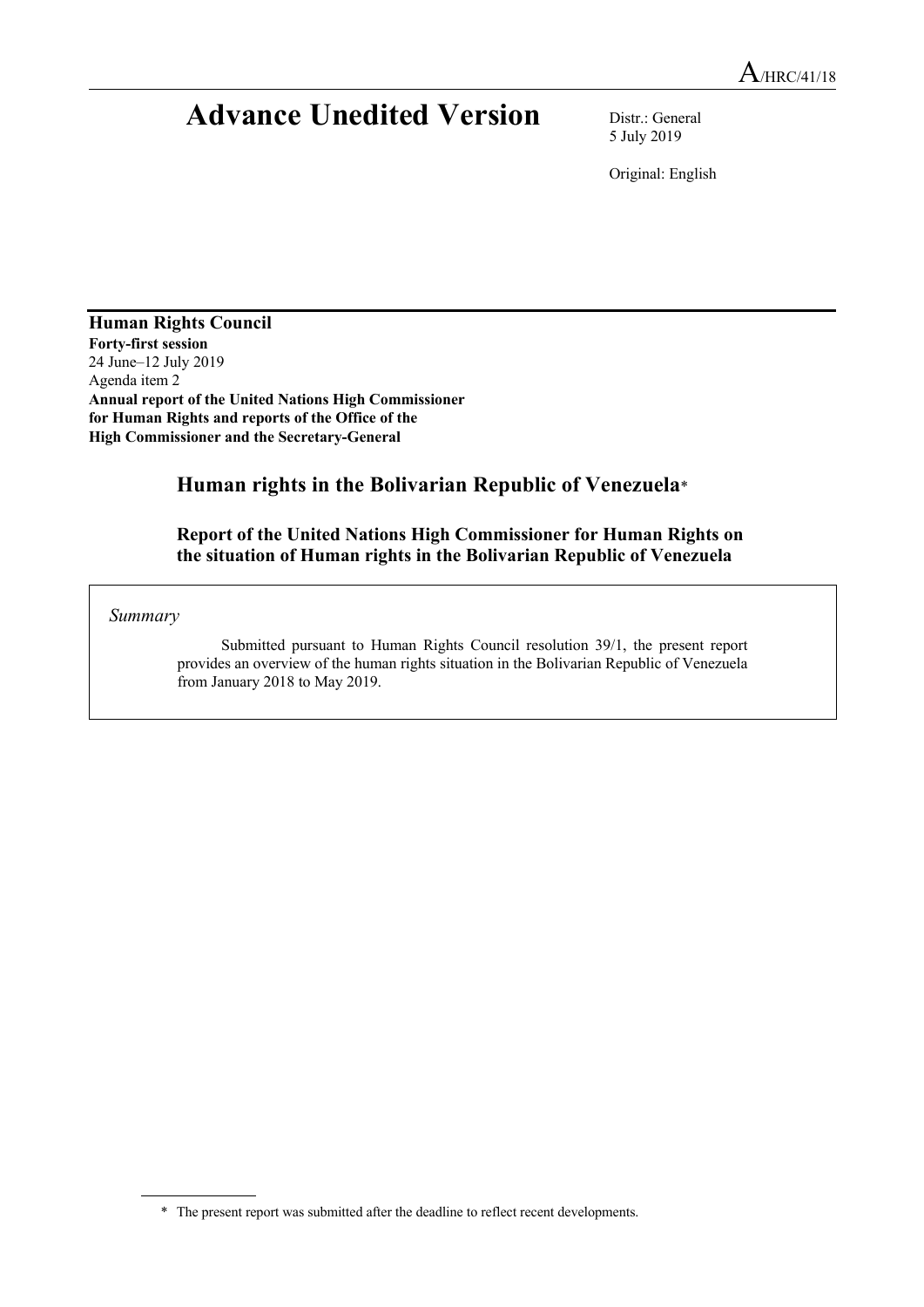# **I. Introduction**

1. In its resolution 39/1, the Human Rights Council requested the High Commissioner for Human Rights to "prepare a comprehensive written report on the human rights situation in the Bolivarian Republic of Venezuela" (Venezuela) to be presented at its forty-first session.<sup>1</sup>

2. The present report focuses on the situation of human rights in Venezuela since 2018, while also analysing pertinent developments that took place beforehand. It highlights patterns of violations directly and indirectly affecting all human rights – civil, political, economic, social and cultural. The report includes a gender-based approach, highlighting the specific experiences of women and girls.

3. The report is based on information collected and analysed by the Office of the High Commissioner for Human Rights (OHCHR), including through missions. From 11 to 22 March 2019, OHCHR visited Venezuela where it met with a wide range of state and other stakeholders in Caracas, Barquisimeto, Valencia and Ciudad Guayana. Additionally, between September 2018 and April 2019, OHCHR conducted nine visits to interview Venezuelan refugees and migrants in Argentina, Brazil, Chile, Colombia, Ecuador, Mexico, Peru and Spain. OHCHR is grateful to the respective Governments for facilitating these visits.

4. The High Commissioner visited Venezuela from 19 to 21 June 2019. She met with many stakeholders, including President Nicolás Maduro, the Vice-president, the Minister of Foreign Affairs, high-level officials from 17 ministries, <sup>2</sup> the President of the National Assembly, and opposition parliamentarians. She also met with the President of the National Constituent Assembly, the Attorney-General, the President of the Supreme Court of Justice and the Ombudsperson. She held meetings with representatives of the Catholic Church, the business sector, universities, students, trade unions, and human rights organizations, approximately 200 victims, the diplomatic community and the United Nations Country Team.

5. In addition to accepting an OHCHR presence, the Government made several commitments and identified areas of cooperation. OHCHR will support the assessment of the main obstacles concerning access to justice and of the National Commission for the Prevention of Torture and other Cruel, Inhumane or Degrading Treatment. The Government has also agreed that OHCHR will be granted full access to detention centres to monitor conditions of detention and speak to detainees. The Government will adopt a calendar of ten visits of Special Procedures in the next two years. In six months, OHCHR and the Government will evaluate the possibility of enhancing OHCHR's presence and establishing a country office.

6. OHCHR conducted 558 interviews with victims and witnesses of human rights violations, and other sources, including lawyers, health and media professionals, human rights defenders, and ex-military and security officers.<sup>3</sup> It also held 159 meetings with a broad range of state and other stakeholders. <sup>4</sup> As per its methodology, OHCHR sought informed consent from the sources it interviewed before using any information they provided, ensuring confidentiality when appropriate. It took all appropriate measures to protect the identity of its sources and notes that many expressed fear of reprisals.

7. The report also reflects the analysis of numerous documents, which OHCHR gathered and examined, including official Government documents, open source reports, legislation and legal documents, medical and forensic reports, media (including social media), videos, and photographs. Wherever possible, OHCHR refers to official information and data, but notes access to such material is limited as official publications, including statistics, have been scarce and completely lacking in some areas, since at least 2015.

<sup>1</sup> A/HRC/RES/39/1.

<sup>&</sup>lt;sup>2</sup> Including Interior, Defence, Health, Economy and Education.

<sup>3</sup> 460 interviews were conducted in Argentina, Brazil, Chile, Colombia, Ecuador, Mexico, Peru and Spain, and 98 remotely.

<sup>4</sup> In Argentina, Brazil, Chile, Colombia, Ecuador, Mexico, Peru, Spain, Switzerland and Venezuela.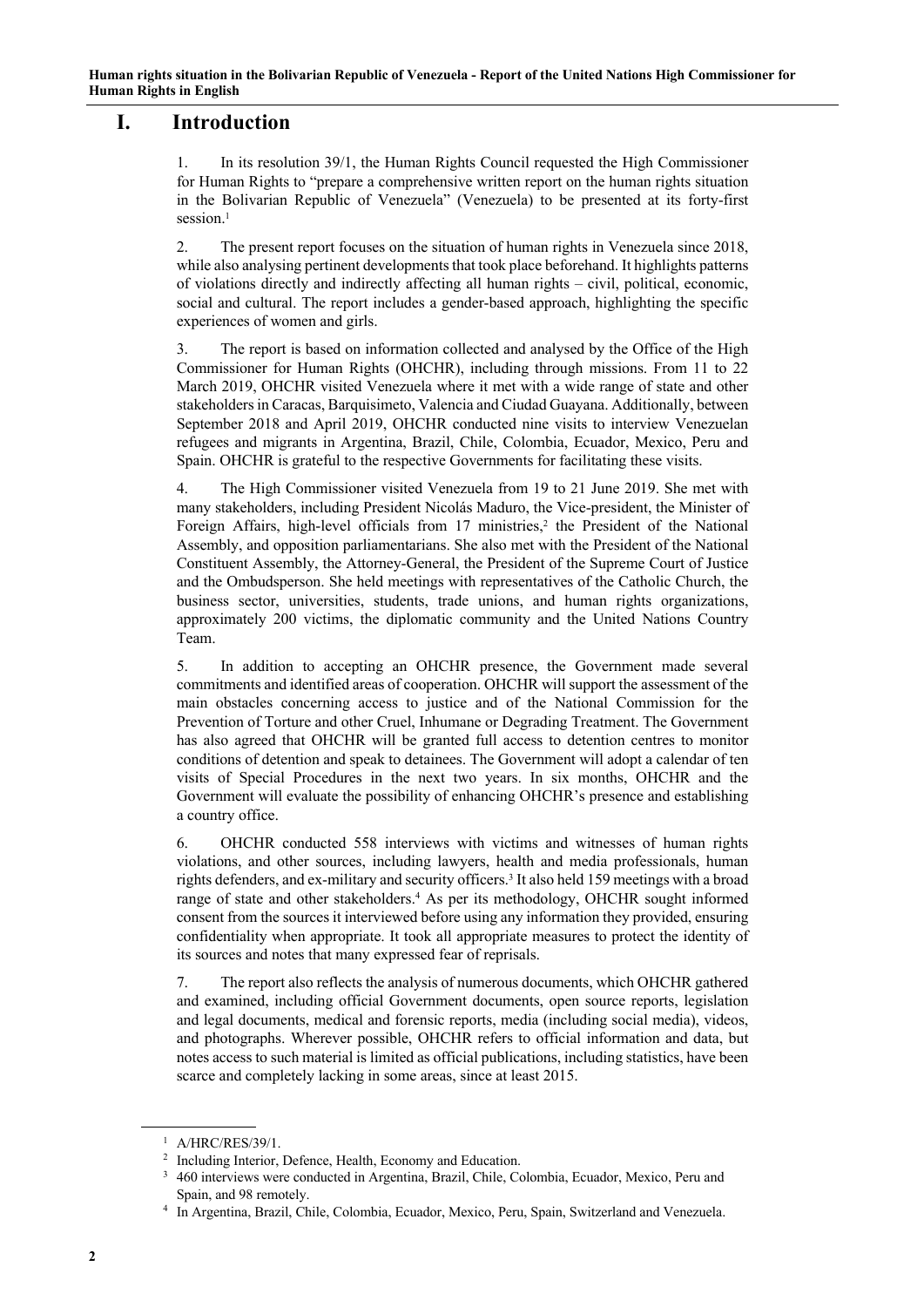8. In line with its methodology on human rights monitoring, OHCHR exercised due diligence to assess the credibility and reliability of all sources and crosschecked the information gathered to confirm its validity. OHCHR was able to gather, analyse, and verify a substantial body of information that provide reasonable grounds to believe patterns described in the report constitute human rights violations.

9. OHCHR assessed the information it collected in light of international human rights law as applicable to Venezuela and pertinent domestic legislation. Additionally, OHCHR considered relevant standard-setting instruments recognized as complementary to international norms.

# **II. Economic and social rights**

10. In 2018 and 2019, the economic and social crisis deteriorated further as the economy continued to contract, inflation skyrocketed, and public revenues dropped with the drastic reduction of oil exports. Venezuelans are facing a range of interrelated violations of their economic and social rights.

11. Despite several increases of the minimum wage by the Government, its purchasing power has decreased to the extent that it can no longer be considered a living wage. In April 2019, the minimum wage was estimated at seven USD per month and only covered 4.7 percent of the basic food basket.5 Notwithstanding some general government subsidies, people interviewed by OHCHR consistently stressed that their monthly family income was insufficient to meet their basic needs, covering approximately four days of food per month.

12. Misallocation of resources, corruption, lack of maintenance of public infrastructure, and severe underinvestment has resulted in violations to the right to an adequate standard of living related to the collapse of public services such as public transportation, access to electricity, water, and natural gas. Since September 2018, members of the Government have begun to speak about the consequences of the economic crisis and to acknowledge certain aspects of the humanitarian situation, particularly food and medicine shortages. The Government affirmed that 75 percent of the annual budget is allocated to social expenditure.<sup>6</sup>

# **A. Right to food**

13. Information verified by OHCHR confirms violations of the right to food, including the State's obligation to ensure the population is free from hunger. The main food assistance programme known as CLAP boxes does not meet basic nutritional needs. The Government has not demonstrated that it has used all resources at its disposal to ensure the progressive realization of the right to food, nor that it has unsuccessfully sought international assistance to address gaps. In the last few months, the Government has requested and accepted aid, although insufficient to meet the needs of the population.

14. Interviewees consistently reported a lack of access to food due to scarcity as well as unaffordability. Availability of sufficient quality food is deficient, with interviewees reporting eating once, or at most twice, per day, and consuming few proteins or vitamins. Lack of access to food has a particularly adverse impact on women who are the main caregivers and/or heads of households, and who dedicate an average of 10 hours per day queuing for food. Local sources reported some women being compelled to exchange sex for food.

15. In addition to hyperinflation and economic contraction, economic and social policies adopted over the past decade have undermined food production and distribution systems, increasing the number of people that rely on food assistance programmes. The United Nations' Food and Agriculture Organization reported 3.7 million people in Venezuela were

<sup>5</sup> Centro de documentación y análisis para los trabajadores, http://cenda.org.ve/default.asp.

<sup>6</sup> Information provided by the Government.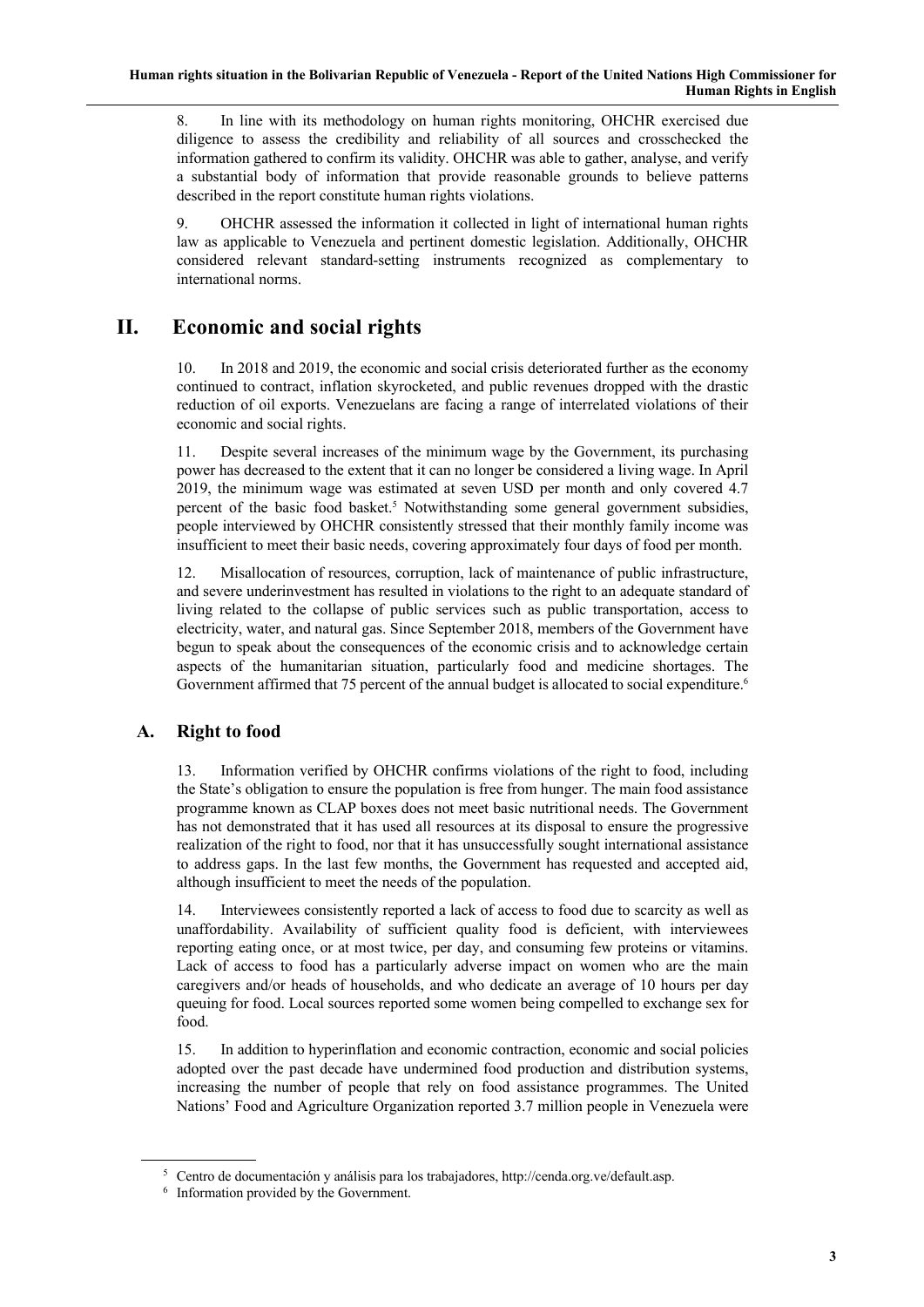malnourished, and the NGO Caritas confirmed particularly high levels of malnutrition among children and pregnant women.7

## **B. Right to health**

16. The situation regarding the right to health in Venezuela is dire. Interviewees consistently described a healthcare infrastructure that has been declining for years, hallmarked by an exodus of doctors and nurses, unsanitary conditions, and severe shortages in basic medical equipment, supplies and medicines. Families of patients have to provide all necessities, including water, gloves, and syringes. Reports point to shortages of 60 to 100 percent of essential drugs in four of Venezuela's major cities, including Caracas.8

17. Moreover, previously controlled and eliminated diseases, including vaccinepreventable diseases such as measles and diphtheria, have re-emerged. In the last year, with the support of the Pan American Health Organization, the authorities implemented a series of vaccination strategies, aimed at interrupting the circulation of measles.9 The authorities informed that during June 2019, there had been no new case of measles.

There is a lack of access to all types of contraceptives, with several cities facing a 100 percent shortage.10 This increases risk of contracting HIV and other sexually transmitted diseases, and of unwanted and adolescent pregnancies. The rate of adolescent pregnancies has increased by 65 percent since 2015.<sup>11</sup> This impacts girls' right to education, with pregnancy being the primary reason girls drop out of school. Due to restrictive legislation on abortion, some women and girls must resort to unsafe abortions. This has contributed to an increase in preventable maternal mortality, with an estimated 20 percent of maternal deaths reportedly linked to unsafe abortions.12 Lack of skilled birth attendants, medical supplies and hospital conditions has driven many women to give birth abroad.

19. The National Hospital Survey (2019) found that between November 2018 and February 2019, 1,557 people died due to lack of supplies in hospitals.<sup>13</sup> Blackouts have caused irreparable harm, as evidenced by reports that indicate that 40 patients died as a result of the March 2019 power outages,<sup>14</sup> During the High Commissioner's visit, health professionals and parents of sick children mentioned the impact of economic sanctions on the health sector, particularly the possibility of receiving urgent medical treatment, including transplants, outside the country.

20. Violations of the right to health resulted from the Government's failure to fulfil its core obligations, which are non-derogable, even for economic reasons. Violations of core obligations were linked to the widespread lack of availability of, and access to, essential medicines and treatment, the deterioration of conditions in hospitals, clinics, and maternity clinics, insufficient provision of underlying determinants of health, including water and adequate nutrition, deterioration of immunization and preventative health programmes, and

<sup>7</sup> FAO, "Panorama de la Seguridad Alimentaria y Nutricional en América Latina y el Caribe", 2018; Caritas Venezuela, "Monitoreo de la Situacion Nutricional en Niños Menores de 5 años", Bulletins of April-July 2018, July-September 2018 and October-December 2018.

<sup>8</sup> Red Venezolana de Gente Positiva , www.mavidcarabobo.org.ve; Federación Farmacéutica Venezolana, http://fefarven.org.ve/portal/; CONVITE X La Salud, "Monitoring of Access to Health in Venezuela", Newsletter of 20, March 2019.

<sup>9</sup> PAHO, "Venezuela intensifica su campaña de vacunación contra el sarampión y la difteria", 10 March 2019, www.paho.org.

<sup>&</sup>lt;sup>10</sup> Magdymar León Torrealba, "Índice de escasez de métodos anticonceptivos en farmacias de cinco ciudades de Venezuela", December 2018; CONVITE X La Salud, "Monitoring of Access to Health in Venezuela", Newsletter 20, March 2019.

<sup>&</sup>lt;sup>11</sup> Information provided by UNFPA; also see: www.unfpa.org/maternal-health.

<sup>&</sup>lt;sup>12</sup> www.unfpa.org/maternal-health. See also: AVESA et al., "Salud sexual y reproductiva de mujeres, adolescentes y niñas en Venezuela", 2018, page 34.

<sup>13</sup> Médicos por la Salud, "Encuesta Nacional de Hospitales 2019", www.encuestanacionaldehospitales.com.

<sup>14</sup> Interview with source 10 May 2019; CONVITE, "Monitoreo del acceso a la salud en Venezuela*",*  Bulletin, March 2019.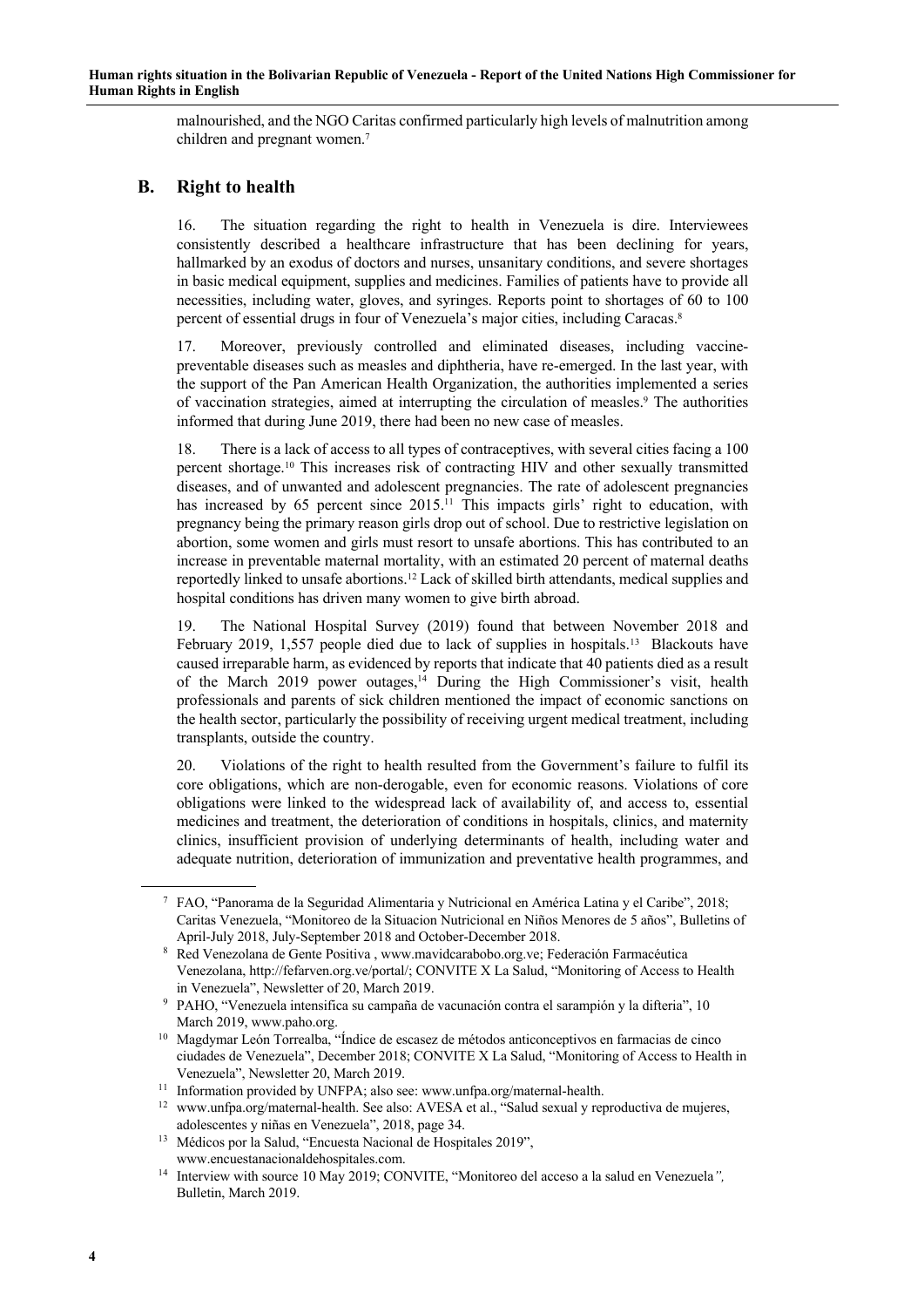restrictions on access to sexual and reproductive health. Moreover, the failure of the Government to publish comprehensive data on public health, essential for the development and implementation of an adequate response to the health crisis is a violation of the right to health.

## **C. Social programmes and policies**

21. For two decades, the Government promoted social policies through the "Misiones Bolivarianas," which were economic and social programmes aimed at fighting poverty and social exclusion and decreasing the gender equality gap. Today, Venezuelans are increasingly relying on social programmes to access to minimum levels of income and food.

22. On 13 May 2016, the Government declared a "state of exception and economic emergency"<sup>15</sup> and created the Local Committees for Supply and Food Distribution (CLAP) as part of the local structure of "community councils". <sup>16</sup> These structures, along with military and security forces, were mandated to distribute food assistance, known as CLAP boxes, which according to the Government, reaches 6 million households. OHCHR received accounts of people, who despite not having adequate access to food, were not included in the distribution lists of the CLAP boxes because they were not Government supporters.

23. In addition, at the end of 2016, the President announced the creation of the "carnet de la patria" ("carnet"), a card through which all social programmes would now be delivered, including a new system of direct financial transfers to families. The list of beneficiaries of these programmes is managed by the local structures of the governing parties, as opposed to Government institutions. Interviewees reported that members of these local structures monitor beneficiaries' political activity.

24. Women, who carry the burden of household tasks and child rearing, are the majority of beneficiaries of social programmes related to health, food, and housing. They also constitute 72 percent of the membership of local community councils.<sup>17</sup> However, discrimination based on political grounds and social control through "carnets" has had a direct impact on their ability to exercise their rights. In 2018 and 2019, women led many local and peaceful protests demanding access to basic goods and services, they also participated in anti-government protests. OHCHR collected accounts of women, including local leaders, who have been targeted due to their activism, threatened by community leaders and pro-government civilian armed groups (armed "colectivos"), and excluded from social programmes. Women reported not exercising their rights, including not speaking out against the Government, for fear of reprisals.

## **D. Unilateral coercive measures**

25. The large majority of sanctions that have been imposed to date by a number of States and a regional organization are targeted in nature, consisting of travel bans and asset freezes with respect to some 150 people, including senior-level Government officials, or arms embargoes.18 One country to date has imposed broader, sectoral sanctions, as of 29 August 2017.19 On 28 January 2019, sanctions were imposed on the state-owned oil company, PDVSA, also blocking property and property interests of subsidiaries within U.S. jurisdiction.20

<sup>15</sup> Presidential decree No.2323.

<sup>&</sup>lt;sup>16</sup> The community councils were created in 2006 so that people would directly manage public policies and social projects.

<sup>&</sup>lt;sup>17</sup> Information provided by the Government.

<sup>&</sup>lt;sup>18</sup> Canada, Colombia, Mexico, Panama, the United States of America, Switzerland, and the European Union.

<sup>&</sup>lt;sup>19</sup> Executive Order 13808. Further sectoral sanctions were imposed on 19 March 2018 (Executive Order 13827), 1 November 2018 (Executive Order 13850), and 21 May 2018 (Executive Order 13835).

<sup>20</sup> Executive Order 13857.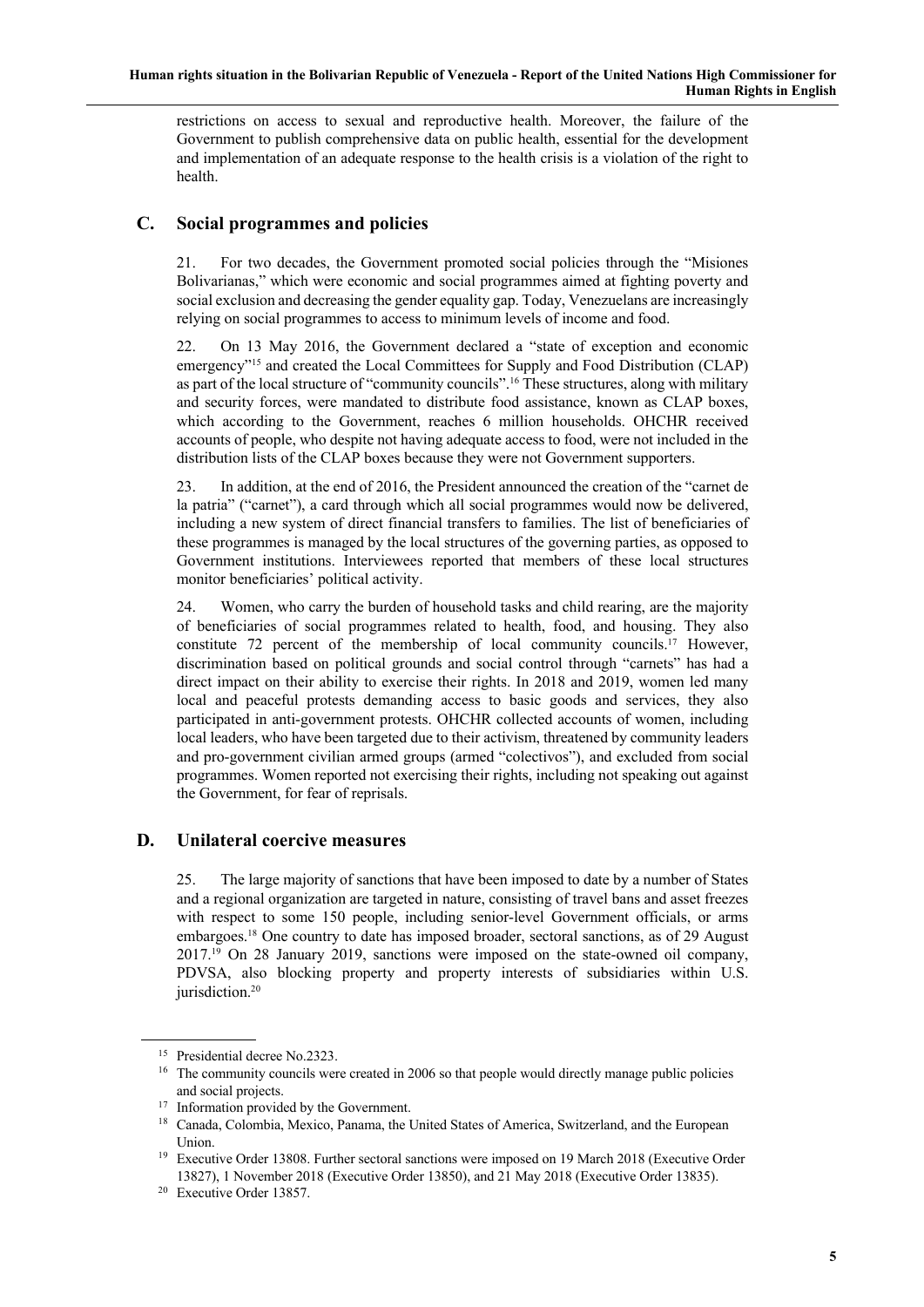26. The Government has assigned blame for the economic crisis on sanctions imposed on Venezuela, arguing that due to over-compliance, banking transactions have been delayed or rejected, and assets frozen, which hinders the State's ability to import food and medicines.

27. The economy of Venezuela, particularly its oil industry and food production systems, were already in crisis before any sectoral sanctions were imposed. Figures published by the Central Bank of Venezuela on 28 May 2019 show that key economic indicators began to decline dramatically well before August 2017.<sup>21</sup> Nevertheless, the latest economic sanctions are exacerbating further the effects of the economic crisis, and thus the humanitarian situation, given that most of the foreign exchange earnings derive from oil exports, many of which are linked to the U.S. market. The Government has agreed to gradually authorize humanitarian assistance from the United Nations and other actors. However, the level of assistance is minimal vis-à-vis the scale of the crisis and there is an urgent need to adopt structural economic reforms.

# **III. Civil and political rights**

# **A. Freedom of opinion and expression**

28. Over the past years, the Government has attempted to impose a communicational hegemony by enforcing its own version of events and creating an environment that curtails independent media. This situation has continued to worsen in 2018-2019. Dozens of print media closed and the Government shut down radio stations and banned television channels. Detention of journalists increased, including of foreign journalists who were expelled or left the country immediately after having been released. Hundreds of Venezuelan journalists now live in exile. The Internet and social media have become the main means of communication and information for the population, further limiting access to independent information for those who do not have Internet access. Internet speed is also steadily decreasing, including because of lack of investment in infrastructure. Additionally, in recent years, the Government has blocked independent news websites and regularly blocked the main social media platforms.

29. OHCHR documented a number of cases of arbitrary detention of people for expressing opinions on social media. In the last 10 years, the NGO "Espacio Público" registered the arbitrary detention of and criminal charges against 55 persons for social media publications  $-24$  of them in 2018.<sup>22</sup>

# **B. Targeted repression and persecution on political grounds**

30. Over at least a decade, the Government and government-controlled institutions enforced laws and policies that have accelerated the erosion of the rule of law and the dismantlement of democratic institutions, including the National Assembly.23 These measures are aimed at neutralizing, repressing and criminalizing political opponents and people critical of the Government. This trend has accelerated since 2016, after the opposition won the majority of National Assembly seats, resulting in increased repression targeting the political opposition, and steadily reducing the already limited democratic space.

## **1. Security measures and institutions**

31. On 13 May 2016, the President of the Republic declared a "state of exception," which has since been renewed every 60 days.<sup>24</sup> The decree grants wide, vague and discretionary

<sup>21</sup> www.bcv.org.ve

<sup>22</sup> Espacio Público, "Detenciones en línea. Presos por usar las redes sociales", 2 May 2019, http://espaciopublico.ong/detenciones-en-linea-presos-por-usar-las-redes-sociales/#.XPBMhY9S\_cs.

<sup>&</sup>lt;sup>23</sup> The "Tascón List" was an early marker of discrimination and persecution on political grounds. A database of over 3 million Venezuelans who supported a referendum to revoke the mandate of then President Hugo Chávez in 2003-2004, the list was used to massively dismiss civil servants.

<sup>24</sup> Presidential decree No.2323.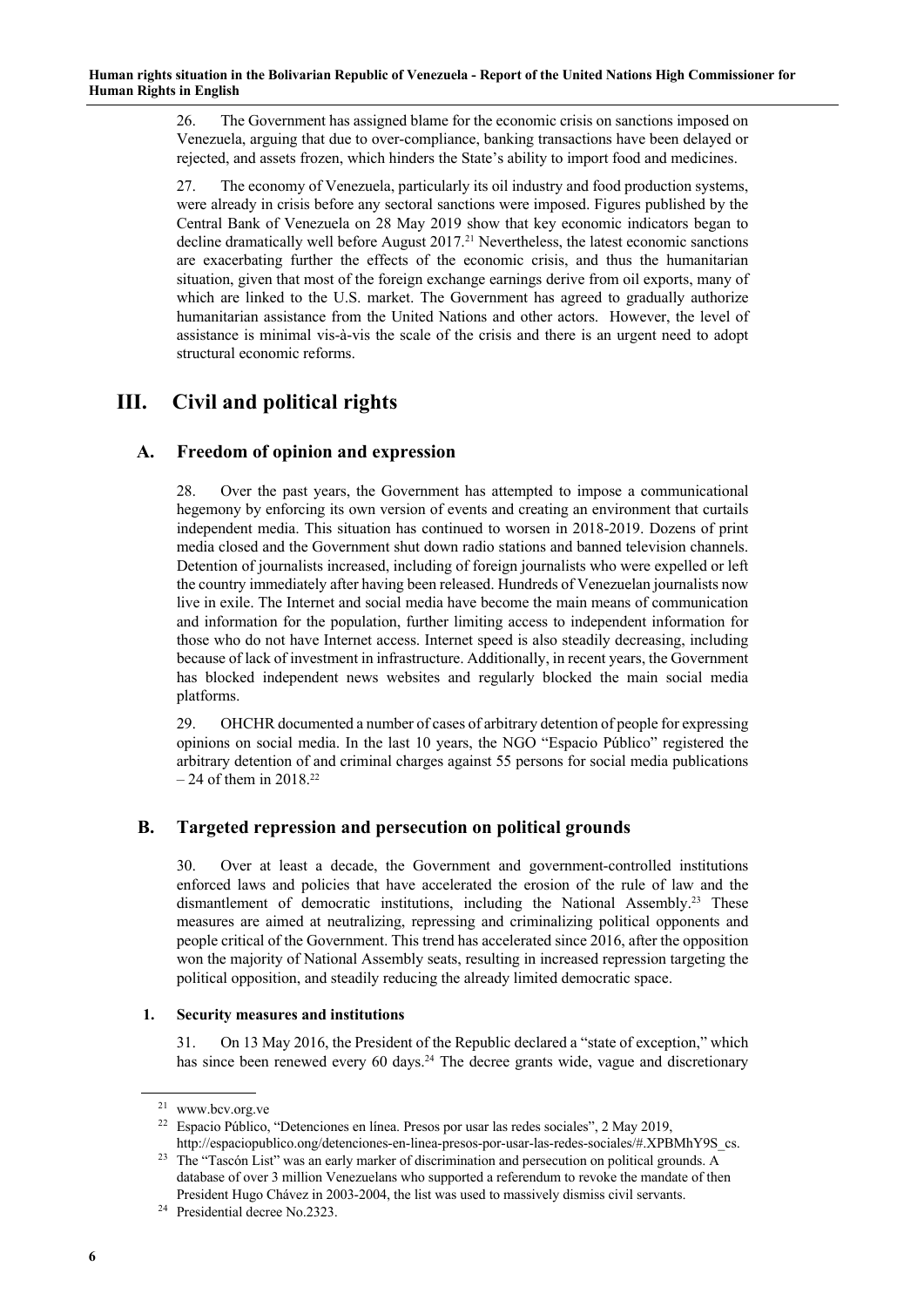powers to the Executive with the declared purpose of, inter alia, preserving the internal order. In 2017, the President activated the Plan Zamora, a civil-military strategic security plan for the joint operation of armed forces, militias and civilians. These policies involve the increased militarization of State institutions. They also extend the use of the population in intelligence gathering and defence tasks, through local structures such as community councils, UBChs, CLAPs and "Redes de Articulación y Acción Sociopolítica".

32. The security apparatus includes the Bolivarian National Guard  $(GNB)^{25}$  the Bolivarian National Police (PNB) and its Special Action Forces (FAES), the Bureau for Scientific, Criminal and Forensic Investigations (CICPC), the Bolivarian National Intelligence Service (SEBIN), and the Directorate General of Military Counterintelligence (DGCIM). GNB and PNB have been responsible for the excessive use of force in demonstrations since at least 2014. FAES, a rapid-response unit created in 2017 to combat organized crime, has allegedly been responsible for numerous extrajudicial executions in security operations, as well as the CICPC. Intelligence services (SEBIN and DGCIM) have been responsible for arbitrary detentions, ill-treatment and torture of political opponents and their relatives. Armed "colectivos" contribute to this system by exercising social control in local communities, and supporting security forces in repressing demonstrations and dissent.

33. Institutions responsible for the protection of human rights, such as the Attorney-General's Office, the courts and the Ombudsperson, usually do not conduct prompt, effective, thorough, independent, impartial and transparent investigations into human rights violations and other crimes committed by State actors, bring perpetrators to justice, and protect victims and witnesses. Such inaction contributes to impunity and the recurrence of violations.

#### **2. Targeting of opposition members and individuals critical of the Government**

34. These policies are accompanied by a public rhetoric, including by high-level authorities, that constantly discredits and attacks those who criticize or oppose the Government. The political opposition, human rights activists and journalists, among others, are frequently the targets of discourse labelling them as "traitors" and "destabilizing agents". This rhetoric is widely disseminated through pro-government media, such as the weekly TV programme "Con el Mazo Dando", presented by the President of the National Constituent Assembly (NCA).<sup>26</sup>

35. Successive laws and reforms have facilitated the criminalization of the opposition and of anyone critical of the Government through vague provisions, increased sanctions for acts that are guaranteed by the right of freedom of peaceful assembly, the use of military jurisdiction for civilians, and restrictions on NGOs to represent victims of human rights violations.27

36. In 2018-2019, various trade union leaders and many workers were fired or detained after protesting for decent salaries and working conditions. Dozens of health professionals who denounced the state of healthcare were dismissed and/or threatened by superiors and some were arbitrarily detained. University staff critical of the Government was threatened with non-payment of salaries, prevented from accessing their workplace and travelling abroad, and arbitrarily detained. Human rights defenders were victims of defamation campaigns in pro-government media, and subjected to surveillance, intimidation, harassment, threats and arbitrary detention. Attacks have also targeted supporters of former President Hugo Chávez and military dissidents as well as civil servants and employees of State companies perceived as opponents. Many victims of such acts have reduced their activities, gone into hiding or exile. Further, women, in particular human rights defenders, nurses, teachers and civil servants, have faced gendered attacks such as sexist comments, online

<sup>25</sup> Part of the armed forces.

<sup>&</sup>lt;sup>26</sup> Established in August 2017 after an electoral process that lacked political inclusivity and was marred with irregularities. The NCA assumed *de facto* the constitutional responsibilities of the National Assembly.

<sup>&</sup>lt;sup>27</sup> "Constitutional Law against Hatred, for Peaceful Coexistence and Tolerance", adopted by the National Constituent Assembly on 8 November 2017, the "Law against Organized Crime and Funding of Terrorism" of 31 January 2012, and the reform of the Criminal Procedure Code, adopted by ministerial decree on 15 June 2012.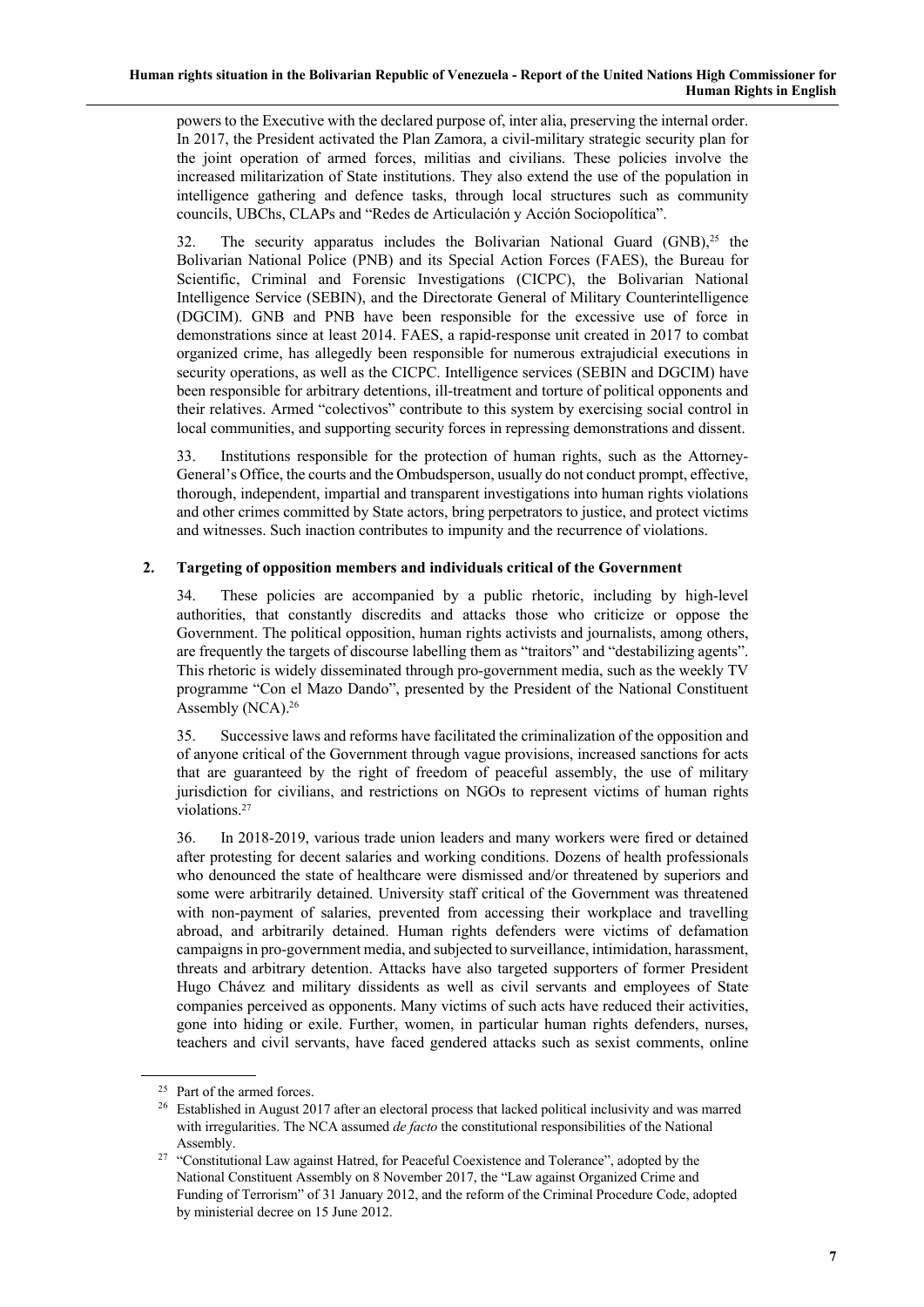gender-based violence, and public humiliation. The targeted repression of opposition members and social leaders instils fear by demonstrating the possible consequences of opposing or merely criticizing the Government or expressing dissent.

37. As of June 2019, 22 deputies of the National Assembly, including its President, have been stripped of their parliamentary immunity by the Supreme Court of Justice. Many of them have been charged with treason, conspiracy, incitement to insurrection, civil rebellion, and association, among others, following 4 August 2018, when a reported assassination attempt against the President of the Republic failed, and 30 April 2019, when the President of the National Assembly called for the armed forces to defect and defy the Government. Two deputies are being held in pre-trial detention<sup>28</sup> while 16 have sought protection in foreign Embassies, left the country, or gone into hiding.

38. Attacks against relatives of political opponents are part of the targeted repression. OHCHR documented an increasing number of arbitrary detention of relatives, particularly women, of alleged political opponents. Without access to lawyers, they are interrogated about the whereabouts of their relatives and, in some cases, are ill-treated and tortured. These detentions are carried out as a means to exert pressure on the alleged fugitive, but also as a punishment. Relatives are also victims of death threats, further harm to their families, surveillance, intimidation and harassment. Additionally, women are subjected to sexual and gender-based violence (SGBV) and humiliation during visits in detention centres, security operations, and house raids.

#### **3. Excessive use of force and deaths in the context of anti-government demonstrations**

39. As the political, social and economic crisis deepened, protests against the Government increased in number and intensity since 2014. According to the Government, 12,913 demonstrations took place in 2017, 7,563 in 2018, and 3,251 between 1 January and 12 May 2019.29 However, according to the NGO "Observatorio Venezolano de la Conflictividad Social" (OVCS), 9,787 protests took place in 2017, 12,715 in 2018 and 9,715 between 1 January and 31 May 2019.<sup>30</sup> In 2019, security forces did not resort to excessive force during all demonstrations. Nonetheless, during certain political protests, GNB, PNB, FAES and some state and municipal police forces, allegedly used excessive force deliberately, to instil fear and discourage further demonstrations. Armed "colectivos" also resorted to violence against demonstrators, often in coordination with security forces. In many cases, these actions resulted in deaths and serious injuries.

40. According to the Government, there were no deaths during demonstrations in 2018. They reported that 29 persons were killed between January and May 2019.31 However, the OVCS reported 14 deaths in the context of demonstrations in 201832 and OHCHR documented 66 deaths between January and May 2019. Many demonstrators were arbitrarily detained and ill-treated or tortured. Security forces also conducted illegal house-raids targeting demonstrators.

#### **4. Arbitrary detentions, torture and ill-treatment**

41. According to the NGO "Foro Penal Venezolano", at least 15,045 persons were detained for political motives between January 2014 and May 2019.33 Of them, 527 were detained in 2018 and 2,091 between January and May 2019. The majority of them were detained in the context of demonstrations. By 31 May 2019, 793 persons remained arbitrarily deprived of their liberty, 1,437 persons had been released unconditionally, and 8,598 had been conditionally released and were still facing lengthy criminal proceedings.<sup>34</sup> The rest had been released without having been brought before a judge. Some of them left Venezuela for

<sup>&</sup>lt;sup>28</sup> The Vice-president of the National Assembly, Edgar Zambrano, is detained since 8 May 2019, and Deputy Juan Requesens is detained since 7 August 2018.

<sup>29</sup> Information provided by the Government.

<sup>30</sup> Observatorio Venezolano de la Conflictividad Social, http://www.observatoriodeconflictos.org.ve/.

<sup>&</sup>lt;sup>31</sup> OHCHR received conflicting information from the Government regarding the number of deaths.

<sup>32</sup> Observatorio Venezolano de la Conflictividad Social, http://www.observatoriodeconflictos.org.ve/.

<sup>&</sup>lt;sup>33</sup> Information provided by Foro Penal Venezolano.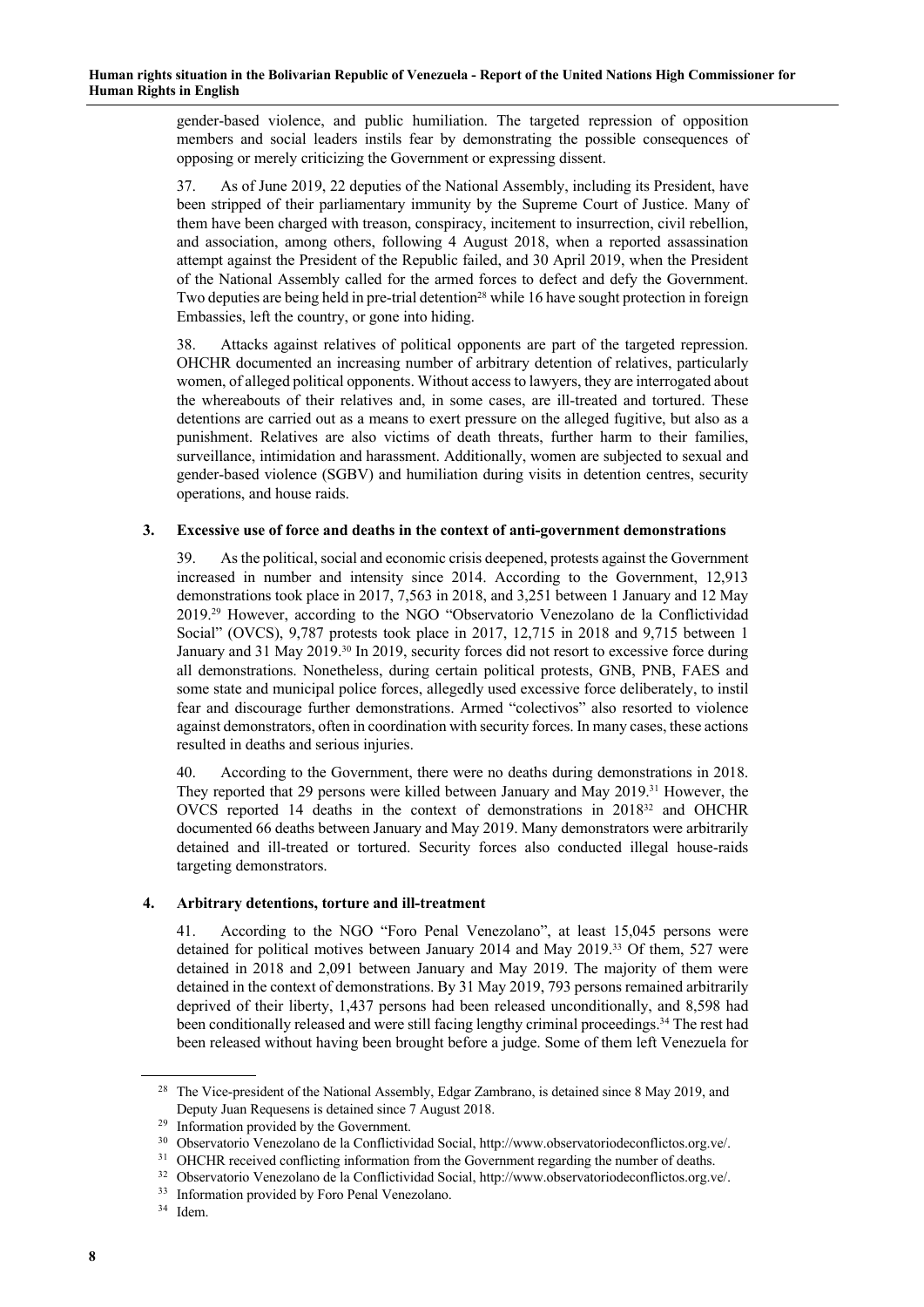fear of being arrested again. OHCHR considers that the Government has used arbitrary detentions as one of the principal means to intimidate and repress the political opposition and any real or perceived expression of dissent since at least 2014.

42. OHCHR was able to collect detailed information on 135 people (23 women and 112 men) arbitrarily deprived of their liberty between 2014 and 2019. Of them 23 were arrested in 2018 and 8 in 2019. Some of these cases constituted enforced disappearances until the authorities revealed the whereabouts of the individuals days or weeks after their arrests. In most cases, people were detained for exercising their fundamental rights, particularly freedom of opinion, expression, association and peaceful assembly. The detentions often had no legal basis. OHCHR also identified serious and repeated violations of the right to a fair trial in each of these cases. None of the victims interviewed who had been released have received remedies for the violations suffered as a result of their arbitrary detention.

43. In most cases, women and men were subjected to one or more forms of torture or cruel, inhuman or degrading treatment or punishment, including electric shocks, suffocation with plastic bags, water boarding, beatings, sexual violence, water and food deprivation, stress positions and exposure to extreme temperatures. Security forces and intelligence services, particularly SEBIN and DGCIM, routinely resort to such practices to extract information and confessions, intimidate, and punish the detainees. The authorities have failed to conduct prompt, effective, thorough, independent, impartial and transparent investigations into credible allegations of torture and ill-treatment, including SGBV, to bring the alleged perpetrators to justice and to provide reparation to the victims. In particular, judicial authorities have often reversed the burden of proof refusing to open investigations if the victims did not identify perpetrators. According to the Attorney-General's Office, 72 complaints of alleged torture and other ill-treatment concerning 174 persons detained in the context of demonstrations between 2017 and 2019 have been filed. No information was provided on the status of investigations.

44. OHCHR documented cases of SGBV against women and girls in detention, particularly by SEBIN and DGCIM elements and officers of GNB. Women interviewed referred to physical assaults, such as being dragged by the hair and inappropriate touching, threats of rape, forced nudity and gendered and sexist insults, aiming at humiliating and punishing them, as well as extracting confessions.

45. Additionally, information analysed by OHCHR shows that conditions of detention of a significant number of persons deprived of their liberty do not meet basic international standards for the humane treatment of detainees, and often constitute ill-treatment. Detention centres, especially preventive detention centres, are often overcrowded and insalubrious. Detainees have limited access to food, water, sanitation, sunlight, and recreation facilities. Their access to essential healthcare is restricted or even denied.35 These conditions were recognized by the authorities during the visit of the High Commissioner.

46. The detention centre in the SEBIN headquarters "Helicoide" is not tailored to meet gender-specific standards. OHCHR interviewed several women who had been detained there, who indicated there was only one cell designated for women. The cell was overcrowded and mainly guarded by men, even though there are women guards working in the facilities. Guards and other prisoners pressured women to exchange sex for "privileges" and/or protection. Several women also said they had no access to specialized medical care and that, unlike men, they were not always allowed to go to the patio of the gym. Women detained for political motives were often denied visits.

<sup>35</sup> According to the NGO Observatorio Venezolano de Prisiones, 37 inmates died for health-related reasons (tuberculosis, malnutrition, hepatitis, salmonella, pneumonia, HIV/AIDS) during the first trimester of 2019 (www.oveprisiones.com/desnutricion-enfermedades-y-violencia-mataron-a-46 presos-en-el-1er-trimestre-2019/).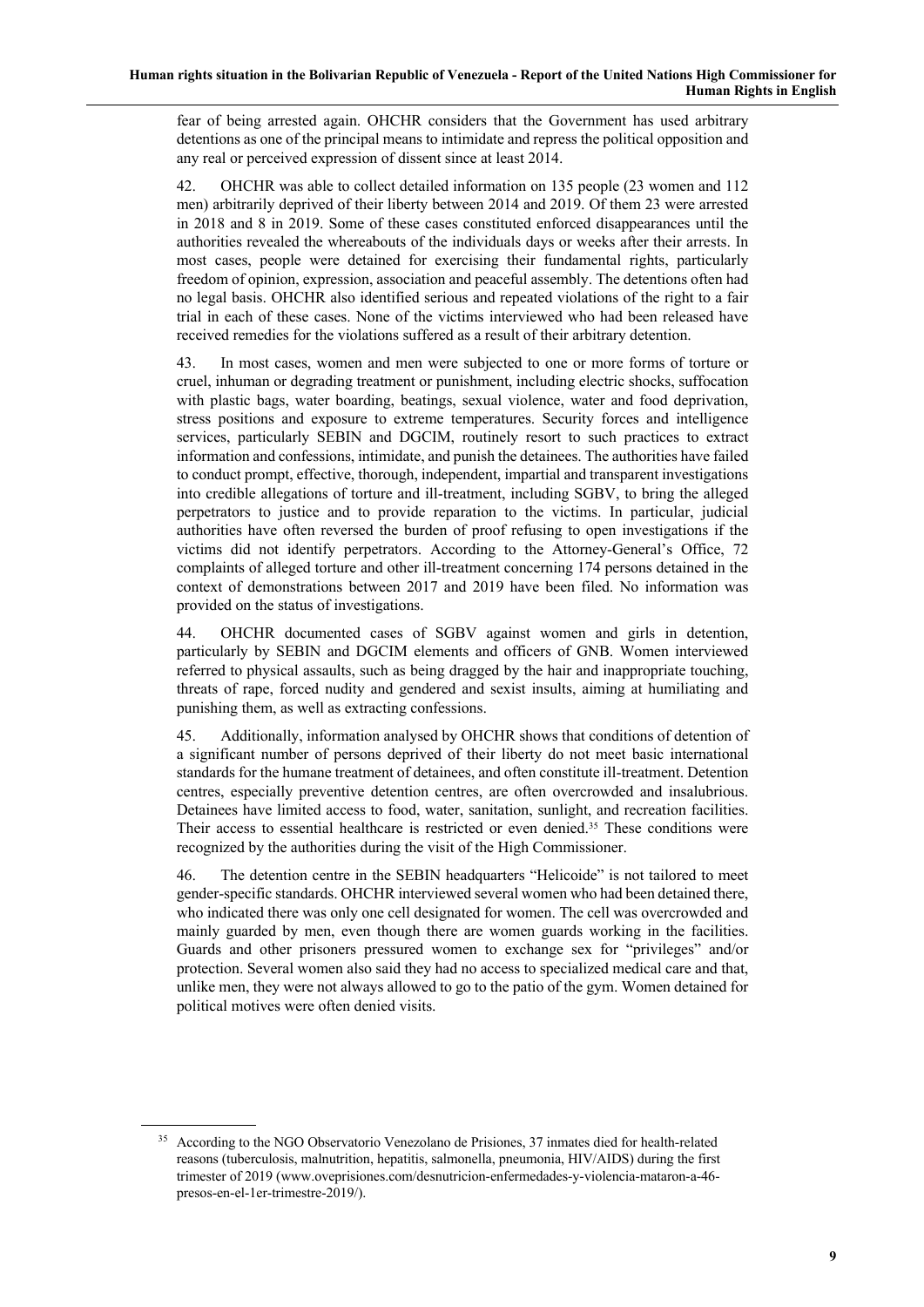## **C. Excessive use of force and killings in the context of security operations**

47. According to the Government, the implementation of its citizen security operations has led to a steady decrease of crime in the country, especially homicides.<sup>36</sup> However, OHCHR documented cases of extrajudicial executions by security forces in the context of security operations conducted in poor neighbourhoods. Since early 2018, security operations by FAES, created to combat drug trafficking and criminal organizations, replaced the security operations known as "Operations for the Liberation of the People" implemented from 2015 to 2017.37 Interviewees consistently referred to FAES as a "death squad" or "extermination group". NGOs have reported that the FAES is responsible for hundreds of killings.38

48. OHCHR interviewed the relatives of 20 young men killed by FAES from June 2018 to April 2019. All described a similar modus operandi. FAES would arrive in black pickup trucks without licence plates and block access points in the area. They were dressed in black, without any personal identification, with balaclavas covering their faces. They would also carry long weapons. Families of the victims described FAES breaking into their houses, taking their belongings, and exercising gender-based violence against women and girls, including forced nudity. They would separate young men from other family members before shooting them. According to their relatives, almost all of the victims had one or more shots in the chest.

49. In every case, witnesses reported how FAES manipulated the crime scene and evidence. They would plant arms and drugs and fire their weapons against the walls or in the air to suggest a confrontation and to show the victim had "resisted authority". In many cases, FAES brought the victims to hospital even though they were already dead, apparently with the intention of manipulating the bodies and modifying the crime scene. In some cases, the authorities declared that the victims were criminals before the conclusion of a formal investigation.

50. The authorities classify the killings resulting from security operations as "resistance to authority". The number of these deaths is unusually high. In 2018, the Government registered 5,287 such killings, <sup>39</sup> while the NGO "Observatorio Venezolano de la Violencia" (OVV) reported at least 7,523 killings under this category.40 Between 1 January and 19 May 2019, the Government reported 1,569 killings for "resistance to authority".41 The OVV reported at least 2,124 of such killings between January and May 2019.42 Information analysed by OHCHR suggests many of these killings may constitute extrajudicial executions.

51. Taking into account the profile of the victims, the modus operandi of the security operations, and the fact that FAES often maintains a presence in the communities after the operation ends, OHCHR is concerned the authorities may be using FAES and other security forces as an instrument to instil fear in the population and to maintain social control.

52. Additionally, OHCHR documented the cases of six young men executed by FAES in reprisal of their role in anti-government protests in 2019. These extrajudicial executions took place during illegal house-raids after demonstrations had ended and followed the same modus operandi described above.

<sup>36</sup> The Government registered 17,407 homicides in 2016, 14,665 in 2017, and 10,598 in 2018.

<sup>&</sup>lt;sup>37</sup> From July 2015 to March 2017, the Office of the Attorney-General recorded the killing of 505 people in Operations for the Liberation of the People ("Actuaciones del Ministerio Público relacionadas con las OLP en Venezuela (julio 2015–marzo 2017)", https://lortegadiaz.com/wpcontent/uploads/2017/10/Folleto-OLP-2017.pdf).

<sup>&</sup>lt;sup>38</sup> The NGO PROVEA reported 275 killings in the first quarter of 2019. The NGO Monitor de Víctimas reported 256 killings only in Caracas in 2018. The NGO COFAVIC reported 3,684 killings in 2017- 2018, of which 28 percent could be attributable to FAES/PNB.

<sup>&</sup>lt;sup>39</sup> Information provided by the Government.

<sup>40</sup> Observatorio Venezolano de la Violencia, "Informe anual de violencia 2018", https://observatoriodeviolencia.org.ve/ovv-lacso-informe-anual-de-violencia-2018/.

<sup>&</sup>lt;sup>41</sup> Information provided by the Government.

<sup>42</sup> Information provided by Observatorio Venezolano de la Violencia.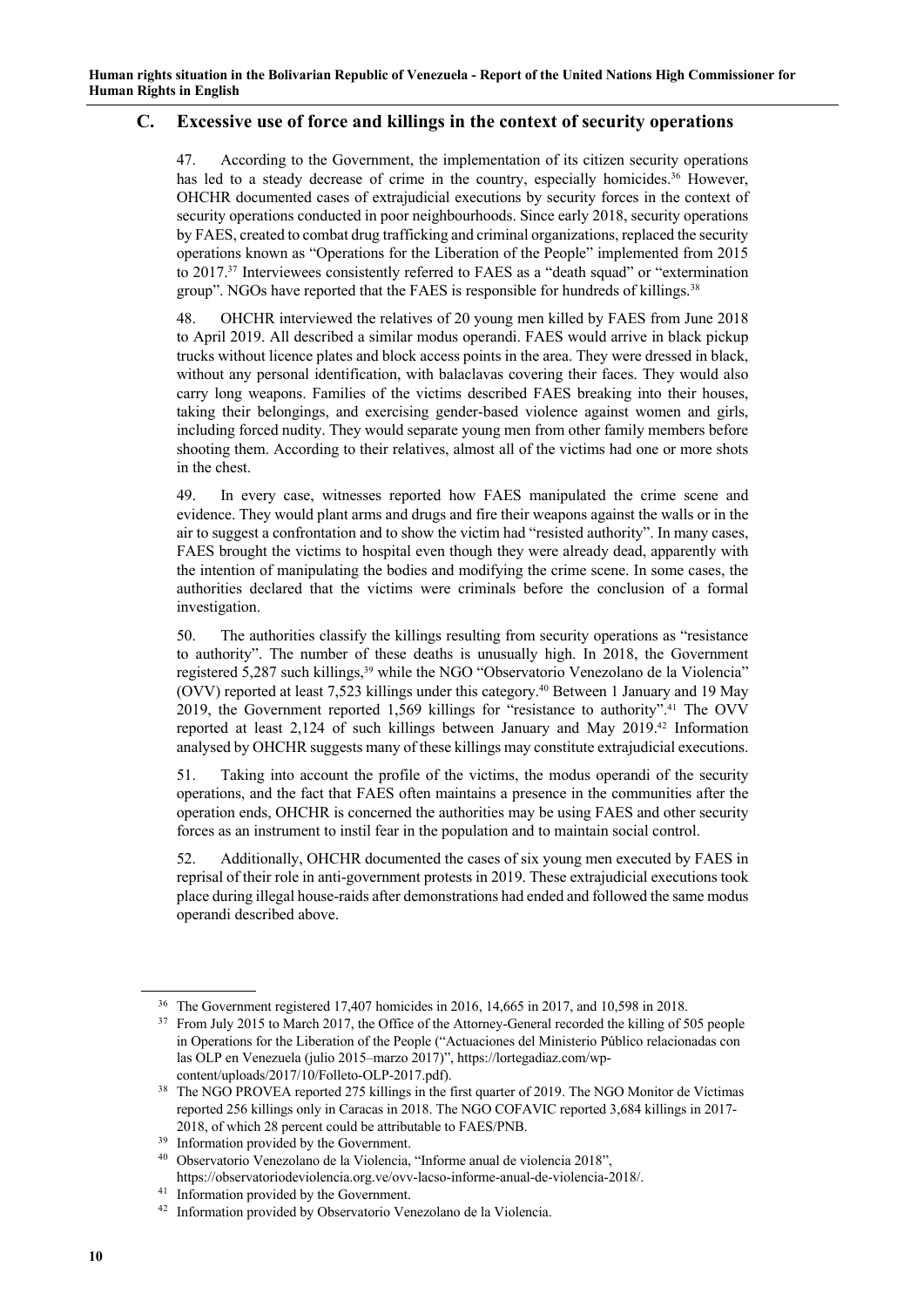# **IV. Access to effective justice and adequate reparation for victims**

53. The Government has recognized that a problem exists regarding access to justice for all people and has asked OHCHR to help them resolve this issue. According to the Government, as of June 2019, 44 persons are detained and 33 arrest warrants have been issued against persons for their alleged responsibility for killings during demonstrations in 2017 and 2019. Five members of FAES have been convicted of attempted murder, misuse of a weapon, and simulation of a punishable act, for events that occurred in 2018. Additionally, 388 FAES members are under investigation for murder, cruel treatment, and illegal house raids committed between 2017 and 2019.

54. The majority of victims of human rights violations highlighted in this report have had no effective access to justice and remedies. According to interviewees, few people file complaints for fear of reprisals and lack of trust in the justice system. When they do, authorities do not investigate or do not conduct prompt, effective, thorough, independent, impartial and transparent investigations.

55. For example, families of those killed during the mass protests of 2017 continue to face pervasive obstacles to their rights to truth, justice, and reparation, with no progress in the majority of investigations. Moreover, families, especially women, have been threatened and harassed by intelligence services and police, and some have been forced to leave the country. The families of men killed during FAES operations have not received justice either. They have faced multiple obstacles, including reluctance of prosecutors to receive their complaints, and denials of access to information and to protection measures and psychosocial support.

56. Impunity factors identified in 2018 remain, including the lack of cooperation of security and armed forces with investigations, the tampering with crime scenes and evidence by security forces, undue delays in judicial proceedings, high turnover of prosecutors and judges, and de facto immunity of senior officials.<sup>43</sup> The lack of independence of, and corruption within, the judiciary are also major obstacles faced by victims in their search for justice and reparation.

57. The Attorney-General's Office has regularly failed to comply with its obligation to investigate and prosecute perpetrators, and the Ombudsperson has remained silent vis-à-vis human rights violations. Neither of these institutions, nor the Government or the police provide protection to victims and witnesses of human rights violations. Further, the Attorney-General has contributed to public rhetoric stigmatizing and discrediting the opposition and those critical of the Government, in violation of the principle of presumption of innocence.

58. Women are often at the forefront of the struggle for truth, justice and reparation. They follow-up and participate in investigations and criminal proceedings, often in a hostile environment. Women reported being threatened, mistreated and insulted by public and judicial officials. These women face social exclusion due to public shaming and stigmatization. In addition to seeking justice, these women often become the main caregivers, take on additional dependants, and/or become breadwinners.

59. Almost two years after its creation, the Commission on Truth, Justice, Peace and Public Tranquillity has not published its report on the political violence that took place between 1999 and 2017.<sup>44</sup> The Commission has granted monetary compensation and has provided legal aid, psychological assistance, health care, and social protection measures to 107 relatives of 50 victims who died during protests in 2017. Yet, families interviewed by OHCHR consider financial support as an attempt to buy their silence in the absence of an impartial truth-seeking, justice and reparation process. According to the Government, as of

<sup>43</sup> OHCHR, "Human Rights in the Bolivarian Republic of Venezuela: a downward spiral with no end in sight", 22 June 2018.

<sup>44</sup> The NCA established the Commission on Truth, Justice, Peace and Public Tranquillity on 8 August 2017, to examine and report on the "political violence" from 1999 to 2017, including related human rights violations. As observed by OHCHR, the Commission does not meet international standards related to truth commissions.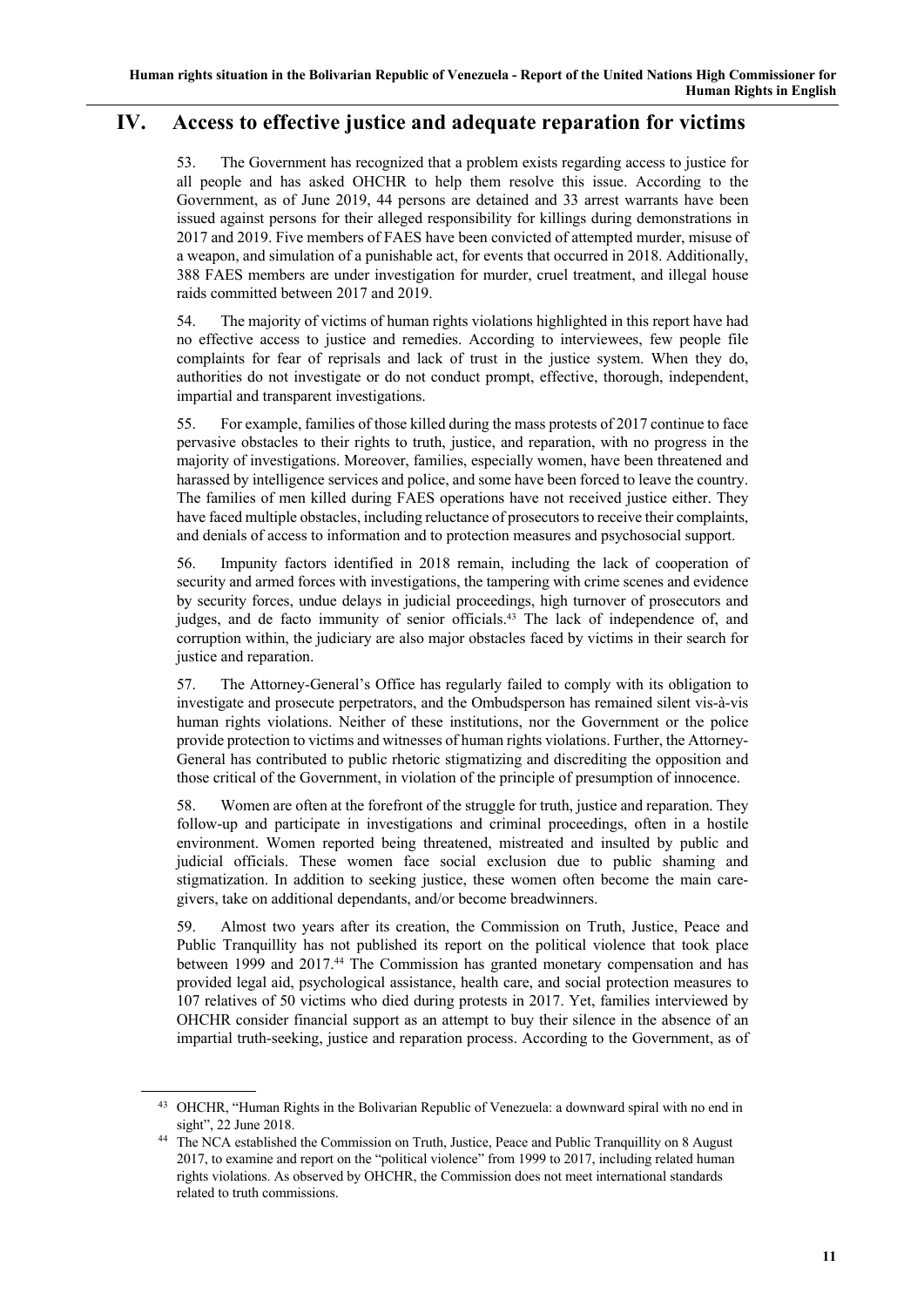29 May 2019, 193 persons detained for their participation in protests, have been conditionally released based on recommendations of the Commission.45

# **V. Groups at risk**

## **A. Indigenous peoples**

60. Indigenous peoples make up 2.5 percent of the population of Venezuela and there are more than 50 indigenous groups.46 Individually, they face the same challenges to their human rights as the general population, often disproportionately, and/or in a differentiated manner. They also face challenges to their collective rights as indigenous peoples.

61. The economic and social rights of many indigenous peoples have been disproportionately affected by the humanitarian situation, particularly their rights to an adequate standard of living, including their rights to food, and their rights to health. The closure of Venezuela's borders<sup>47</sup> in February 2019 had dire consequences for indigenous groups whose traditional territories span the border, such as the Wayuu.

62. There are violations of indigenous peoples' collective rights to their traditional lands, territories, and resources. They have lost control of their land, including from militarization by State actors. Their presence has led to violence and insecurity in their territories in recent years, in addition to the presence of organized criminal gangs, and armed groups.

63. Mining, particularly in Amazonas and Bolivar, including in the "Arco Minero del Orinoco" region, has resulted in violations of various collective rights, including rights to maintain customs, traditional ways of life, and a spiritual relationship with their land. Mining also has grave environmental and health impacts, such as increased malaria, and contamination of waterways. The presence of mining operations has had a differentiated impact on indigenous women and girls, who face an increased risk of human trafficking. The failure to consult indigenous peoples regarding these activities amounts to a violation of their right to consultation.

64. OHCHR documented seven deaths of indigenous peoples in violent circumstances in 2019. Indigenous authorities and leaders, including women, are often subjected to threats and attacks by State actors, which has an impact on their right to self-determination. In Bolivar State, Pemon communities who oppose the Government, particularly indigenous authorities and leaders, face targeted repression by State actors.

65. In February 2019, violent incidents occurred in Pemon territory in the context of the possible entry of aid from nearby Brazil. However, they did not happen in isolation, but amidst tension between the Government and the Pemons, who have reported increased insecurity, including killings during the past year.

66. On 22 February soldiers open-fired on members of the Pemon community of Kumaracapay, killing three and wounding 12 others. During these events, four soldiers were held by Pemons, and reported suffering ill-treatment. On 23 February, GNB used excessive force against individuals, both indigenous and non-indigenous, in and around the town of Santa Elena, including against people heading to the border to receive aid. Witnesses described attacks and chaos lasting throughout the day and evening, GNB shooting indiscriminately from armoured vehicles at close range, as well as attacks against the hospital. Due to lack of medicine and supplies, the injured were transferred to a Brazilian hospital 200 kilometres away where many received surgery and face months of rehabilitation. OHCHR confirmed seven people were killed (four indigenous, three non-indigenous) and 26 injured by gunshot, by military forces. At least 63 individuals (indigenous and nonindigenous) were detained. Detainees were ill-treated. OHCHR is concerned about witness

Information provided by the Government.

<sup>46</sup> Instituto Nacional de Estadística, "Censo Nacional de Población y Vivienda 2011",

http://www.ine.gob.ve/index.php?option=com\_content&view=category&id=95&Itemid=9#. <sup>47</sup> Venezuela's borders were closed on 22 February 2019. The borders with Aruba and Brazil were reopened on 10 May 2019 and the Colombian border was partially re-opened on 10 June 2019.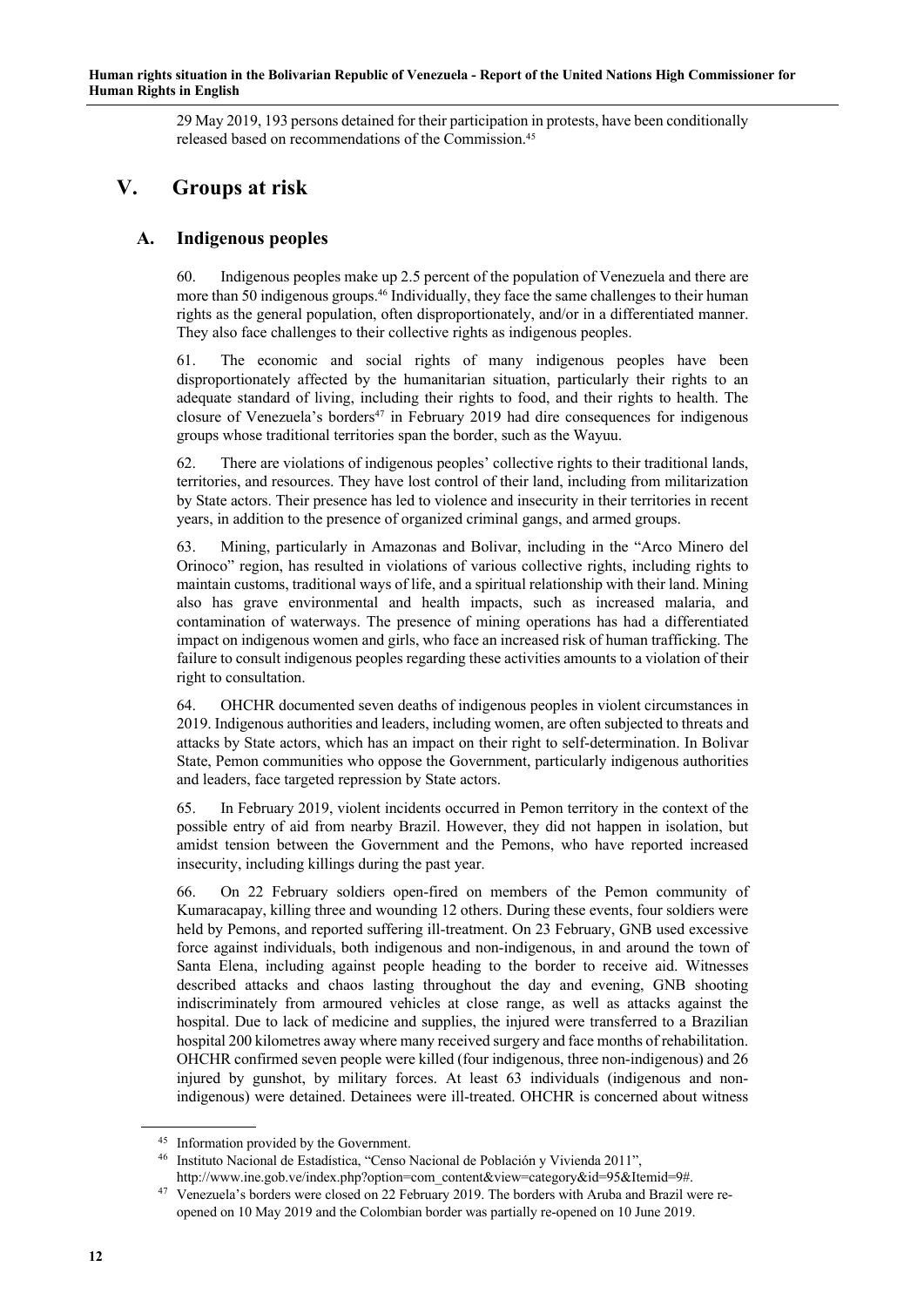statements suggesting many more people may have been killed. It is also concerned with reports of a possible mass grave, which warrants further investigation. The State has yet to undertake an independent, impartial investigation into the incidents.

67. During these events, military forces took control of the previously indigenouscontrolled airport in the Maurak Pemon community. Maurak and two other communities remain militarized at the time of writing.

68. These events forced at least 966 Pemons to flee to Brazil, <sup>48</sup> and most interviewees said they would not return for fear of persecution. The events, and the subsequent displacement, have caused irreparable harm to the Pemon, who have suffered violations of individual and collective rights, related to their customs, territory, and self-determination.

## **B. Migrants and refugees**

69. The number of people compelled to leave Venezuela has increased dramatically since 2018 and reached over four million as at 6 June 2019.49 Colombia is hosting the highest number of Venezuelans, followed by Peru, Chile, Argentina, Ecuador and Brazil.

70. Violations of the rights to food and health are the primary drivers. Many seek protection of their right to life with dignity. Other drivers are violence and insecurity, the collapse of basic services, and the deterioration of the education system. For women, additional drivers include lack of access to pre and post-natal care, and insufficient protection mechanisms from domestic violence. Persecution on political grounds is also forcing many Venezuelans to seek asylum.50 Children and older persons are often those left behind, with grandmothers assuming care roles.

71. The violations of economic and social rights that drive migration also affect the conditions in which people leave the country, the way people move, and the situations of vulnerability they face during migration. Migrants can already be in precarious health conditions, which worsen when they have difficult access to healthcare in receiving countries. Moreover, regardless of previous socio-economic status, migrants usually leave with very little or no savings. Some lack the resources to travel by bus and have no choice but to walk long distances. These "caminantes" undertake physically gruelling journeys, during which they are exposed to hostile weather conditions, lack of adequate shelter, food, safe water, and sanitation. They also face armed theft and other abuses. Many are under pressure to send food, medicines and money back home.

72. Vulnerable situations generated in Venezuela are compounded by challenges that migrants face in transit and destination countries, such as lack of regular migration status, inadequate living conditions, labour exploitation, discrimination, and xenophobia. These factors of vulnerability, combined with hyper-sexualized stereotypes, increase migrants' exposure to trafficking, sexual exploitation and gender-based violence, particularly of women and girls.

73. Venezuelans face obstacles to obtain or legalize documentation, which infringe their right to leave their country and the right to an identity. These obstacles also have a negative impact on the right to acquire a nationality and the right to family life and they impede family reunification, regular entry and residence, and the ability to access education, health care, and decent work. Migrants who are leaving or re-entering Venezuela are often victims of extortion and requisitions, especially at the hands of GNB. Moreover, border closures and additional requirements to travel to transit and destination countries force migrants to use unofficial crossing points and therefore increase their exposure to abuses. According to Government information, between 2017 and 2019, the Attorney-General's Office has registered 85 complaints against officials of the administrative service of identification,

<sup>48</sup> Information provided by Foro Penal Venezolano*.*

<sup>49</sup> https://r4v.info/en/situations/platform

<sup>&</sup>lt;sup>50</sup> UNHCR, "Guidance Note on International Protection Considerations for Venezuelans - Update I", May 2019.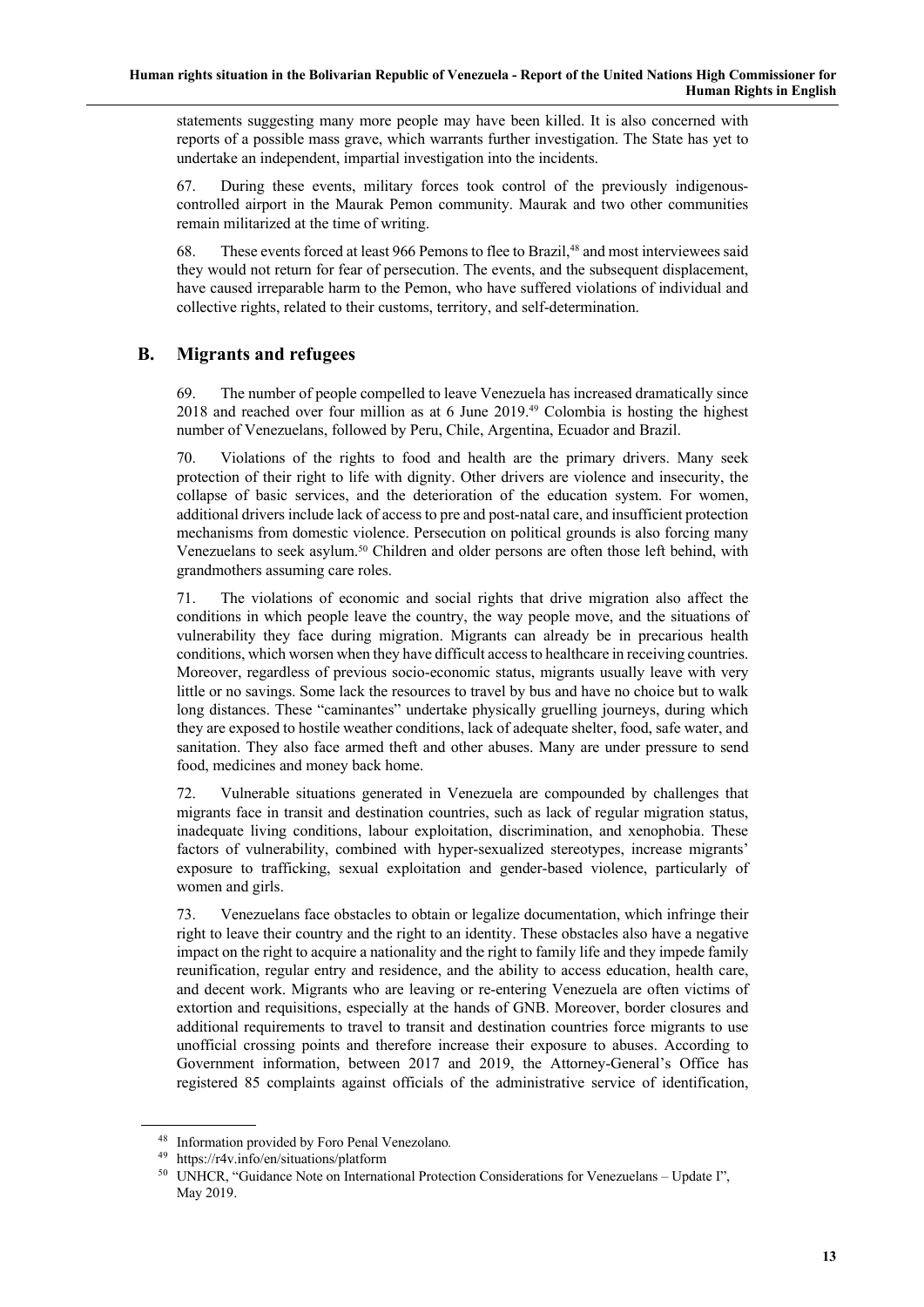migration, and immigration; 196 officials are being investigated, 87 were charged and 34 condemned for corruption.

74. According to Government information, since 2018 14,070 Venezuelans have returned to the country in the context of its plan "Return to the Homeland".<sup>51</sup> Human rights violations in Venezuela, including of the rights to food and health, create protection needs based on international human rights law and standards, including obligations related to non-return. Further, these violations create situations of vulnerability that mark the migratory process at every stage, which require human rights protection.

# **VI. Conclusions**

75. OHCHR considers there are reasonable grounds to believe that grave violations of economic and social rights, including the rights to food and health, have been committed in Venezuela. Until recently, the Government refused to acknowledge the scale of the crisis and failed to adopt appropriate measures. As the economic crisis deepened, the authorities began using social programmes in a discriminatory manner, based on political grounds, and as an instrument of social control, disproportionately affecting women. Recent economic sanctions are exacerbating the economic crisis, which will ultimately increase the negative impact on the population's enjoyment of economic and social rights.

76. For over a decade, Venezuela has adopted and implemented a series of laws, policies and practices, which have restricted the democratic space, weakened public institutions, and affected the independence of the judiciary. Although these measures have been adopted with the declared aim of preserving public order and national security against alleged internal and external threats, they have increased the militarization of State institutions and the use of the civilian population in intelligence gathering and defence tasks.

77. This context has enabled the Government to commit numerous human rights violations. The authorities have particularly targeted certain individuals and groups, including members of the political opposition and those perceived as threats to the Government due to their capacity to articulate critical positions and to mobilize others. This targeted repression manifests itself in a multitude of human rights violations, which may amount to persecution on political grounds. These violations require further investigation to determine relevant State and individual criminal responsibility.

78. Thousands of people, mainly young men, have been killed in alleged confrontations with state forces during the past years. There are reasonable grounds to believe that many of these killings constitute extrajudicial executions committed by the security forces, particularly FAES. OHCHR is concerned that the authorities may be using FAES, and possibly other security forces, as part of a policy of social control. These killings warrant immediate investigation to ensure accountability of perpetrators and guarantees of nonrecurrence.

79. Venezuelan indigenous peoples face serious violations to their individual and collective rights. OHCHR is particularly concerned about reports of threats and violence against indigenous authorities and leaders, and targeted repression of Pemons who oppose the Government. Further investigation into the rights of indigenous peoples is needed, with particular attention to the repression of indigenous peoples, and violations to their collective rights to land, territories, and resources.

80. The State has systematically denied victims of human rights violations their rights to truth, justice, and reparation. Impunity has enabled the recurrence of human rights violations, emboldened perpetrators, and side-lined victims. OHCHR is concerned that if the situation does not improve, the unprecedented outflow of Venezuelan migrants and refugees will continue to grow, and conditions of those remaining will worsen.

<sup>&</sup>lt;sup>51</sup> Information provided by the Government.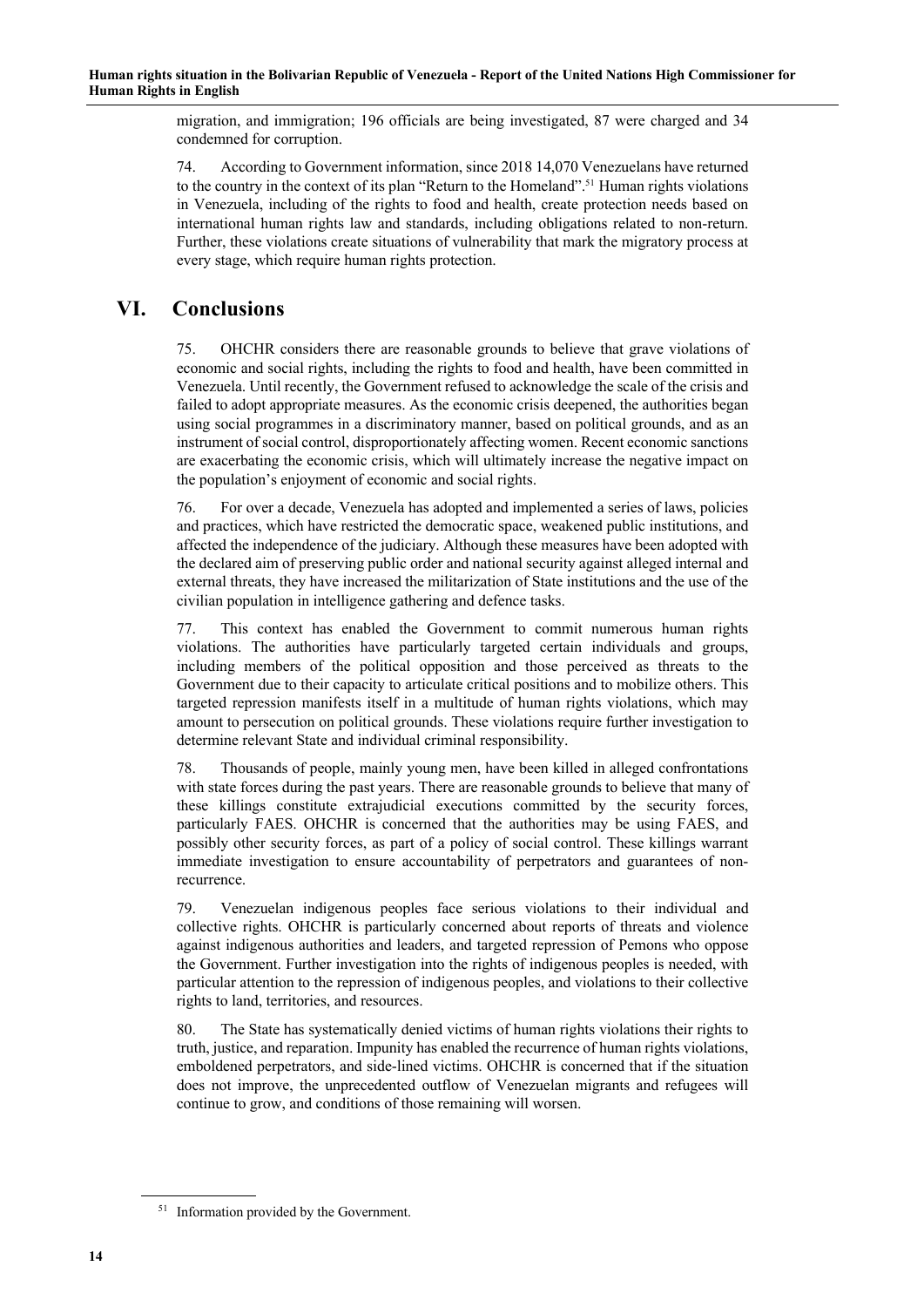## **VII. Recommendations**

81. **OHCHR calls on the Government of Venezuela to immediately:**

(a) **Take all necessary measures to ensure availability and accessibility of food, water, essential medicines and healthcare services, including comprehensive preventative healthcare programmes with particular attention to children's and maternal services, including sexual and reproductive healthcare;**

(b) **Take immediate measures to halt, remedy and prevent human rights violations, in particular gross violations such as torture and extrajudicial executions;**

(c) **Conduct prompt, effective, thorough, independent, impartial, and transparent investigations into human rights violations, including killings of indigenous peoples, and bring perpetrators to justice;**

(d) **Release all persons arbitrarily deprived of their liberty;**

(e) **Halt, publicly condemn, punish and prevent all acts of persecution and targeted repression based on political grounds, including stigmatizing rhetoric and smear campaigns;**

(f) **Adopt effective measures to protect human rights defenders, and media professionals;**

(g) **Cease any intimidation and attacks against indigenous peoples, including leaders, and ensure their protection and take all necessary measures to protect their individual and collective rights, including their right to land;**

(h) **Cease and prevent excessive use of force during demonstrations;**

(i) **Dissolve FAES and establish an impartial and independent national mechanism, with the support of the international community, to investigate extrajudicial executions during security operations, ensure accountability of perpetrators and redress for victims;**

(j) **Take effective measures to restore the independence of the justice system and ensure the impartiality of the Attorney-General's Office and the Ombudsman;**

(k) **Ensure the right to a remedy and reparation for victims, with a gendersensitive approach, as well as guarantee their protection from intimidation and retaliation;**

(l) **Ensure the right to identity and documentation to all persons, including children;**

(m) **Accept and facilitate the establishment of a permanent OHCHR country office.**

82. **In addition, OHCHR calls on the Government to:**

Regularly publish comprehensive health and nutritional data, **disaggregated by sex, age, ethnicity, and location that may be used inter alia, to develop and implement a full-scale humanitarian response to the crisis;**

(b) **Allocate the maximum available resources towards the progressive realization of economic and social rights in a transparent and accountable manner that allows the assessment of expenditures;**

(c) **Allow access to information of public interest;**

(d) **Ensure provision of all social programmes in a transparent, nonpoliticized, and non-discriminatory manner, including effective oversight and accountability measures;**

(e) **Increase vaccination coverage for preventable diseases and take adequate measures to control outbreaks of communicable diseases;**